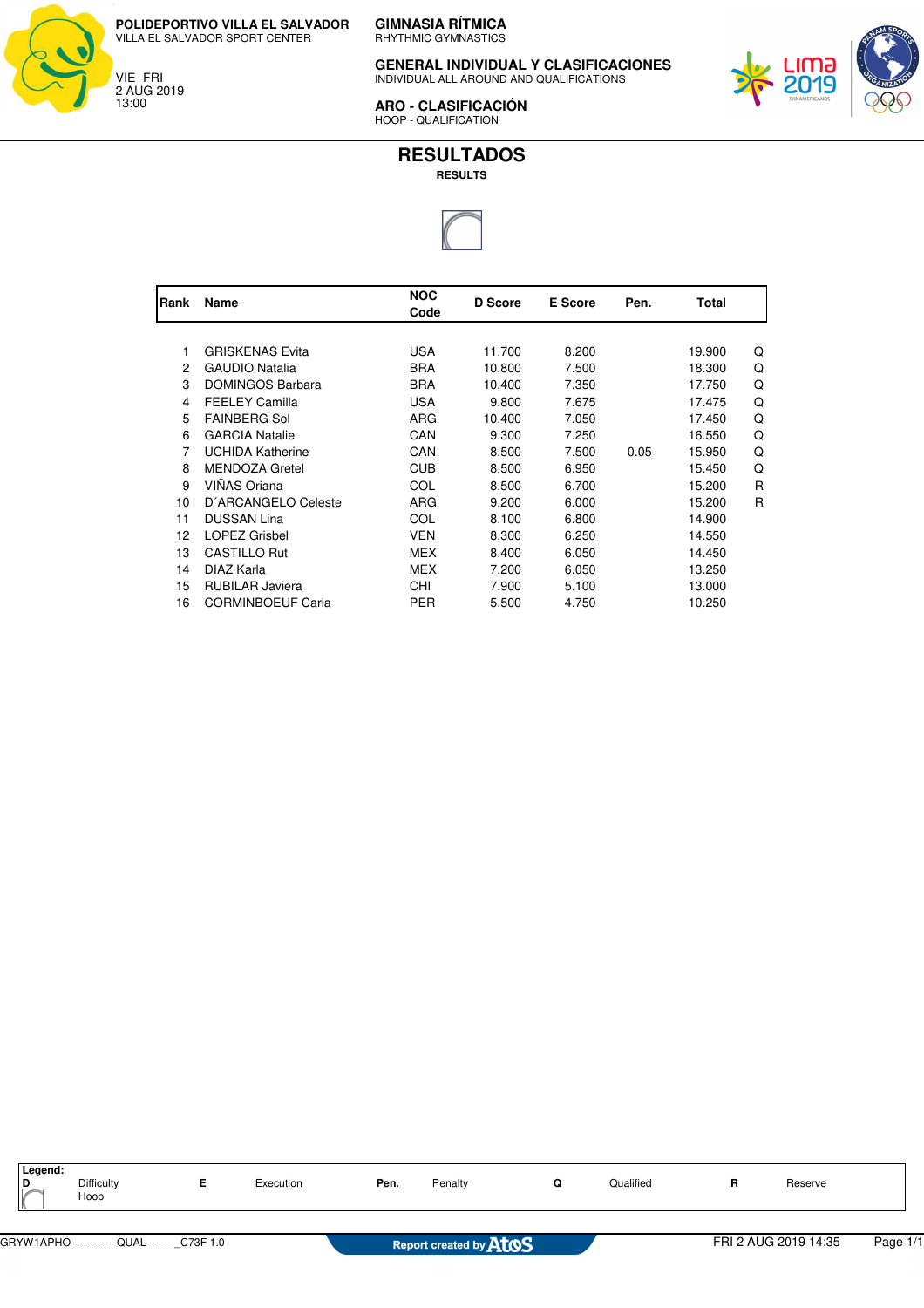



**GIMNASIA RÍTMICA** RHYTHMIC GYMNASTICS

**GENERAL INDIVIDUAL Y CLASIFICACIONES** INDIVIDUAL ALL AROUND AND QUALIFICATIONS



**PELOTA - CLASIFICACIÓN** BALL - QUALIFICATION

**RESULTADOS**

## **RESULTS**



| Rank | Name                     | <b>NOC</b><br>Code | D Score | <b>E</b> Score | Pen. | Total  |   |
|------|--------------------------|--------------------|---------|----------------|------|--------|---|
|      |                          |                    |         |                |      |        |   |
|      | <b>GRISKENAS Evita</b>   | <b>USA</b>         | 11.900  | 8.025          |      | 19.925 | Q |
| 2    | <b>UCHIDA Katherine</b>  | CAN                | 10.400  | 8.050          | 0.05 | 18.400 | Q |
| 3    | <b>FEELEY Camilla</b>    | USA                | 10.300  | 8.000          |      | 18.300 | Q |
| 4    | VIÑAS Oriana             | COL                | 9.200   | 7.300          |      | 16.500 | Q |
| 5    | <b>GARCIA Natalie</b>    | CAN                | 8.900   | 7.250          |      | 16.150 | Q |
| 6    | <b>DUSSAN Lina</b>       | COL                | 9.700   | 6.450          |      | 16.150 | Q |
| 7    | <b>DOMINGOS Barbara</b>  | <b>BRA</b>         | 9.500   | 6.150          |      | 15.650 | Q |
| 8    | D'ARCANGELO Celeste      | <b>ARG</b>         | 9.000   | 6.600          |      | 15.600 | Q |
| 9    | <b>FAINBERG Sol</b>      | ARG                | 8.600   | 6.350          |      | 14.950 | R |
| 10   | <b>LOPEZ Grisbel</b>     | <b>VEN</b>         | 8.600   | 6.100          |      | 14.700 | R |
| 11   | <b>GAUDIO Natalia</b>    | <b>BRA</b>         | 9.100   | 5.700          | 0.30 | 14.500 |   |
| 12   | DIAZ Karla               | <b>MEX</b>         | 8.400   | 5.900          |      | 14.300 |   |
| 13   | <b>RUBILAR Javiera</b>   | CHI                | 8.600   | 5.250          | 0.05 | 13.800 |   |
| 14   | <b>CASTILLO Rut</b>      | <b>MEX</b>         | 8.800   | 4.850          | 0.30 | 13.350 |   |
| 15   | <b>MENDOZA Gretel</b>    | <b>CUB</b>         | 7.700   | 4.400          |      | 12.100 |   |
| 16   | <b>CORMINBOEUF Carla</b> | PER                | 5.400   | 4.000          |      | 9.400  |   |

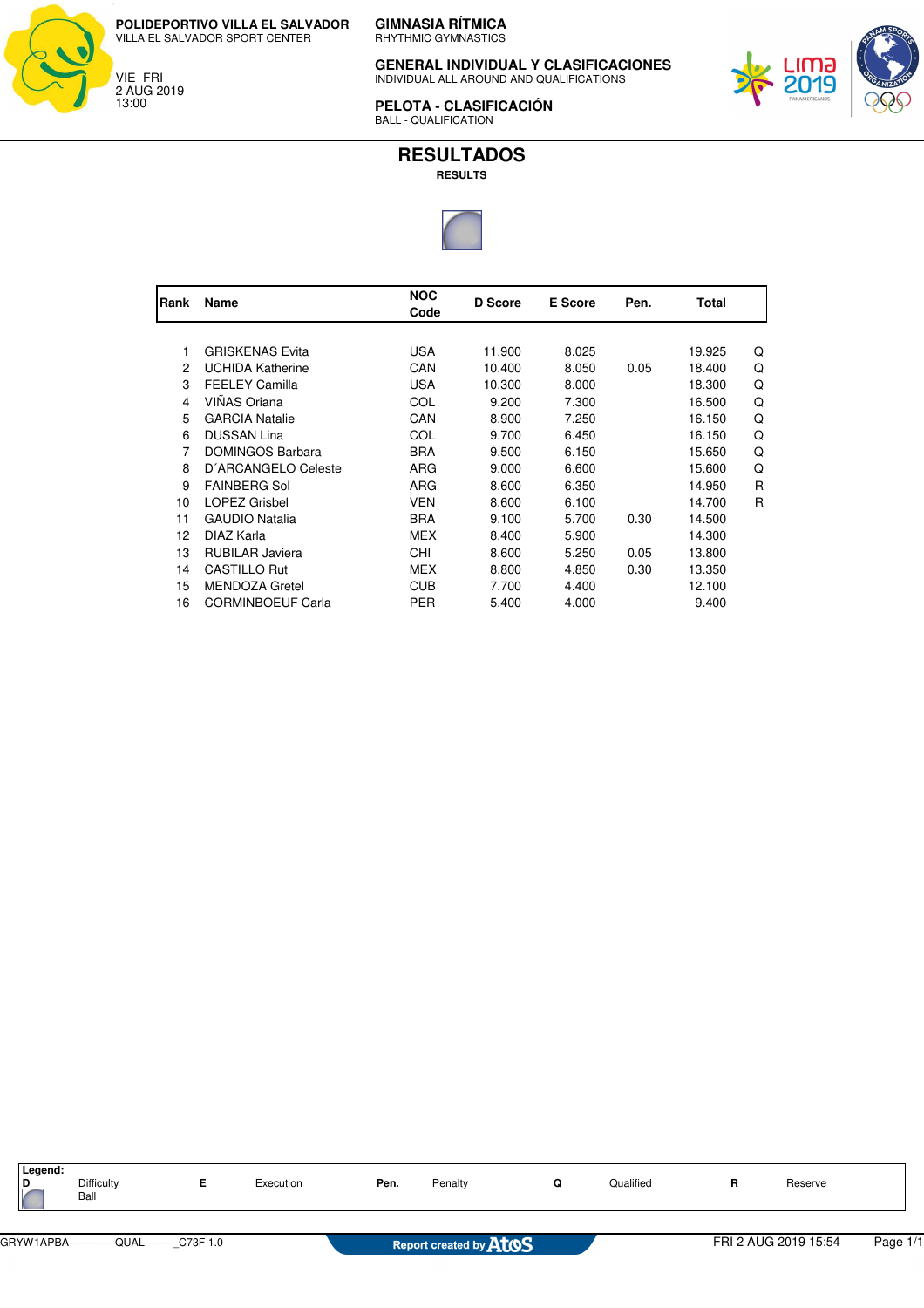**GIMNASIA RÍTMICA** RHYTHMIC GYMNASTICS **POLIDEPORTIVO VILLA EL SALVADOR**

VILLA EL SALVADOR SPORT CENTER

SÁB SAT 3 AUG 2019 13:00

**GENERAL INDIVIDUAL Y CLASIFICACIONES** INDIVIDUAL ALL AROUND AND QUALIFICATIONS



**MAZAS - CLASIFICACIÓN** CLUBS - QUALIFICATION

**RESULTADOS RESULTS**



| Rank | Name                     | <b>NOC</b><br>Code | D Score | <b>E</b> Score | Pen. | Total  |   |
|------|--------------------------|--------------------|---------|----------------|------|--------|---|
|      |                          |                    |         |                |      |        |   |
| 1    | <b>FEELEY Camilla</b>    | USA                | 10.000  | 8.000          |      | 18.000 | Q |
| 2    | <b>GAUDIO Natalia</b>    | BRA                | 10.300  | 7.500          |      | 17.800 | Q |
| 3    | <b>GRISKENAS Evita</b>   | USA                | 9.800   | 7.700          |      | 17.500 | Q |
| 4    | <b>GARCIA Natalie</b>    | CAN                | 10.000  | 7.250          |      | 17.250 | Q |
| 5    | <b>UCHIDA Katherine</b>  | CAN                | 9.400   | 7.750          |      | 17.150 | Q |
| 6    | <b>FAINBERG Sol</b>      | ARG                | 9.800   | 6.700          |      | 16.500 | Q |
| 7    | <b>DOMINGOS Barbara</b>  | <b>BRA</b>         | 9.400   | 7.100          | 0.05 | 16.450 | Q |
| 8    | <b>DUSSAN Lina</b>       | COL                | 9.300   | 7.100          |      | 16.400 | Q |
| 9    | VIÑAS Oriana             | COL                | 8.400   | 7.100          |      | 15.500 | R |
| 10   | DIAZ Karla               | MEX                | 8.300   | 6.650          | 0.10 | 14.850 | R |
| 11   | <b>CASTILLO Rut</b>      | MEX                | 8.600   | 6.200          |      | 14.800 |   |
| 12   | <b>MENDOZA Gretel</b>    | <b>CUB</b>         | 7.900   | 6.400          |      | 14.300 |   |
| 13   | <b>LOPEZ Grisbel</b>     | VEN                | 8.000   | 6.200          |      | 14.200 |   |
| 14   | D'ARCANGELO Celeste      | <b>ARG</b>         | 8.200   | 5.750          |      | 13.950 |   |
| 15   | <b>RUBILAR Javiera</b>   | CHI                | 8.100   | 4.900          |      | 13.000 |   |
| 16   | <b>CORMINBOEUF Carla</b> | PER                | 5.100   | 5.100          |      | 10.200 |   |